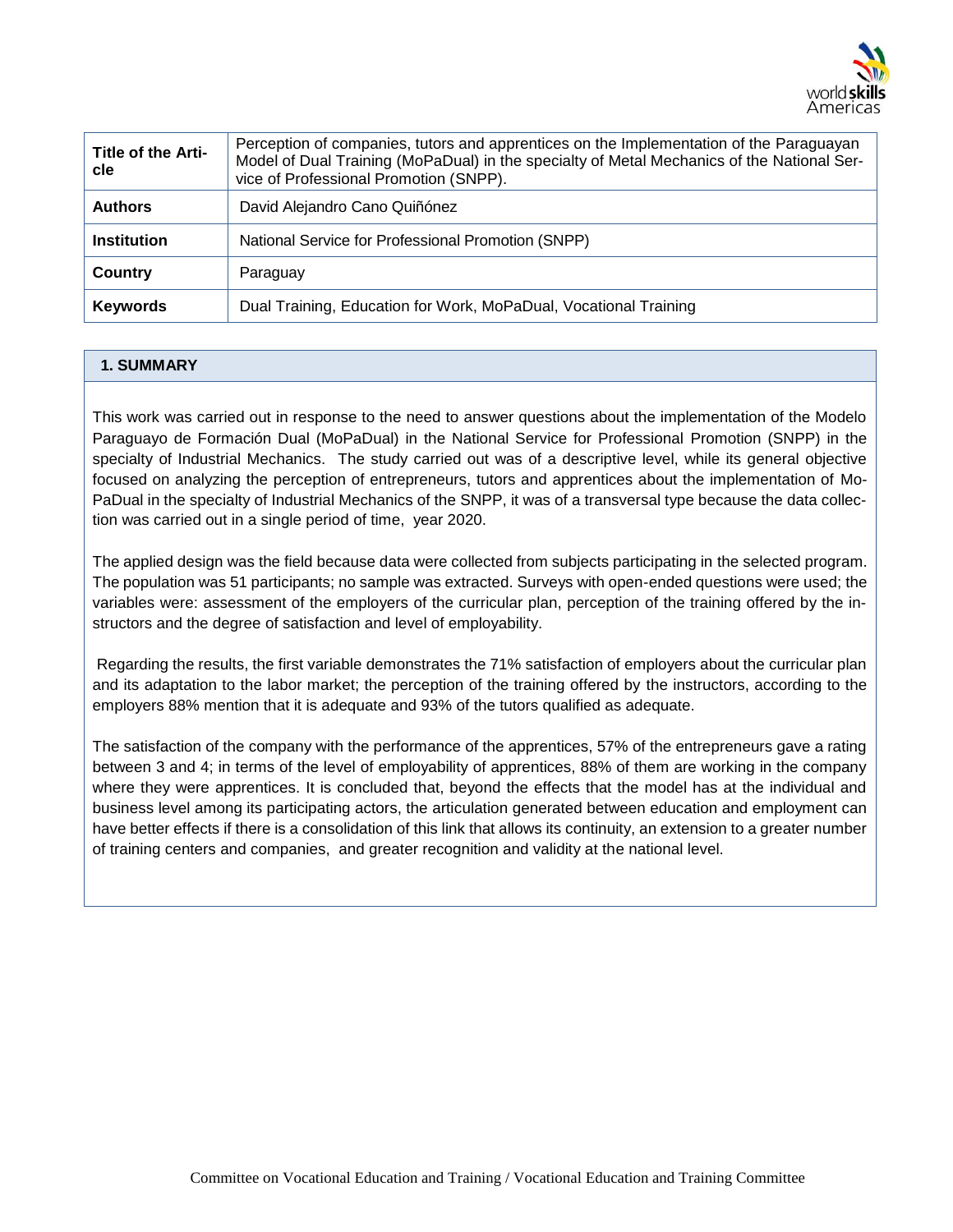

## **2. INTRODUCTION**

The insufficient accumulation of skills translates into lower productivity and these limit the capacity for long-term economic growth, which is especially relevant in the context of a country where most of the last decade has experienced significant growth that has had an impact on a significant increase in per capita income and on the sectoral composition of economic activity (Inter-American Development Bank, 2011).

In terms of productivity, Paraguay ranks 14th out of 18 countries in Latin America and the Caribbean and 117th out of 138 countries in the measurement of the Total Competitiveness Index. It is important to note that, in the calculation of the index in Paraguay, the third most important cause as a factor limiting business is the skills gap of the workforce (World Economic Forum, 2016).

According to official data, more than 2.2 million people in the country are between the ages of 15 and 29, who despite accumulating more years of schooling on average (11.4 years) than previous generations, the training of the mandatory 12 years does not become a reality (National Directorate of Statistics, Surveys and Census, 2018).

Within the Paraguayan educational system there are various offers of Technical Education and Vocational Training (ETFP) of medium, tertiary and vocational training. Already at the basic middle level (Basic Education, 3rd cycle) there is a first option of differentiation between general and vocational education, the latter oriented to the agricultural area and concentrated mainly in the rural area Agricultural Professional Initiation (IPA). (Ministry of Education and Science, 2018).

In secondary education, there is diversification between the scientific baccalaureate (which groups 77% of the enrollment of this level) and technical (which groups the remaining 23%). The enrollment of the technical baccalaureate reached 57,727 students in 777 institutions in 2017 and is taught in 27 specialties. Although a large proportion of enrollment is concentrated in administration and accounting options, followed by computer science, agriculture and health (Ministry of Education and Science, 2018).

The development strategies of the ETFP require incorporating training offers with the possibility of opening the doors of the labor market to young people and thus favoring economic progress and social mobility, far from being a poor and devalued alternative for less prepared students, as has been considered for many years.

To achieve this, it is necessary that in its design and development a fluid relationship is established between the educational environment and the professional-labor environment.

The education-employment articulation benefits students, educational institutions and the business sector within the territory where they interact, in addition to having an impact on the development and dynamism of the region.

With the intention of improving this link and providing students with knowledge and skills that meet the demand of the productive sector in terms of trained personnel, educational models such as Dual Training emerge.

This model aims to train graduates who have theoretical-practical knowledge and work experience, to satisfy the qualifications sought by contracting companies in the region and easily enter the labor market. The success of the dual model in Germany has led to its export and adaptation to different countries, with Paraguay being one of the countries involved in this educational modality.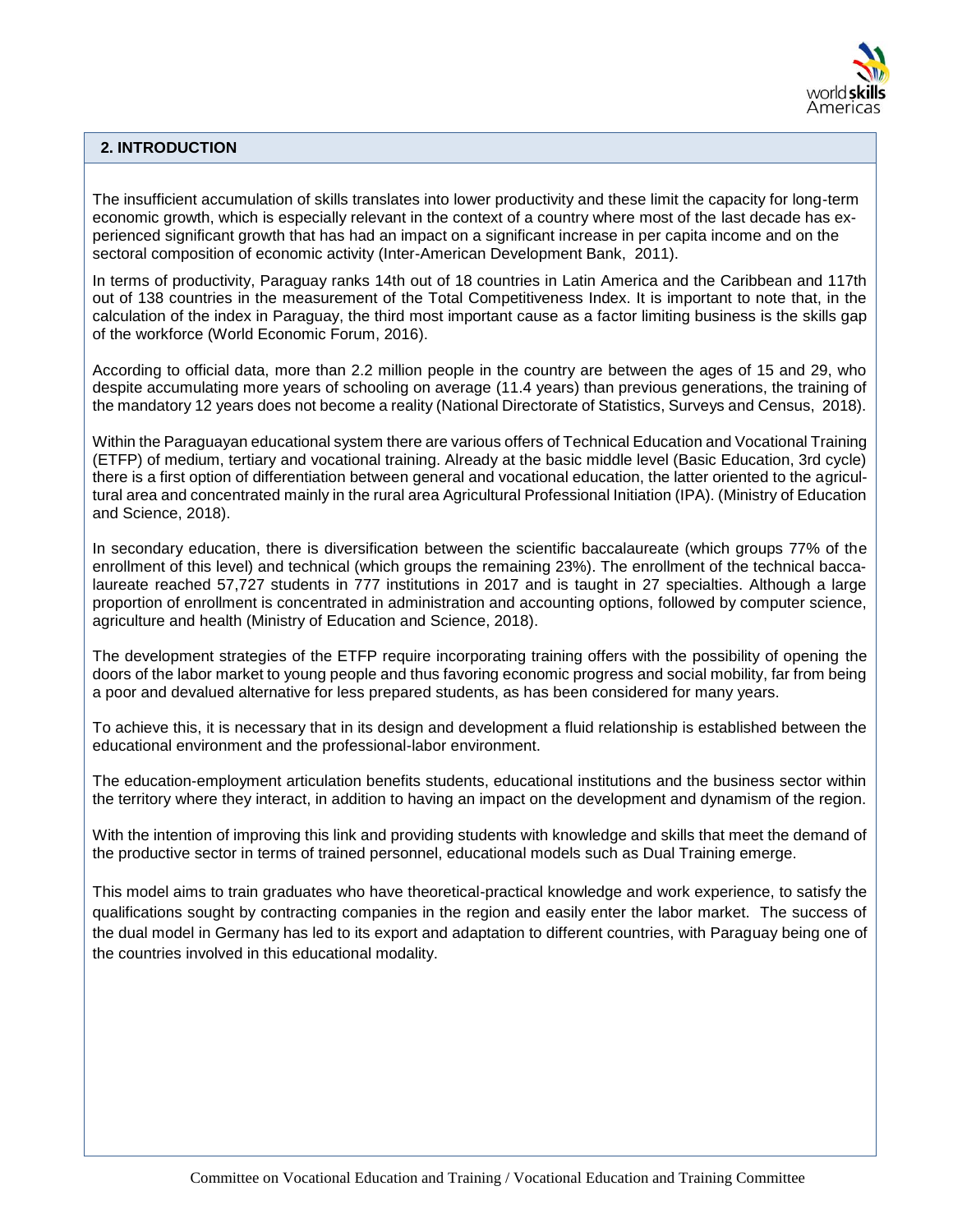

# **3. DEVELOPMENT**

The recent project to implement the Paraguayan Model of Dual Training (Mopadual) in the National Service for Professional Promotion (SNPP) and its impact on the education-employment articulation, has led to questions regarding its design, implementation, participating actors and the perception of the productive sector of this modality of professional training.

The success or failure of the implementation of this model depends on the active participation of the actors involved and requires resources to ensure its sustainability. The involvement of the State is given through the financing of the model where it absorbs part of the system through discounts and tax exemptions to companies based on the number of apprentices trained (Morales, 2014).

The Dual Vocational Training (FPD) with very auspicious results in other countries, would be a way to explore to improve the employability of young people, since the labor insertion is given by an adequate level of qualification, thus constituting an effective tool to combat youth unemployment and an important step towards increasing the rate of workers with a medium level training.

The dual system is a process that trains apprentices in professions and trades in which the training center and the company participate in a coordinated way (Morales, 2014).

Among the bases of the dual system are listed the following:

**In the first place**, the learner, which is the student who receives the theoretical training in the training center and the practice in the company.

**Secondly**, companies that offer training places through a training contract to apprentices who wish to carry out their internships.

Thirdly, the contents of the training are determined jointly by the government and representatives of the business organizations.

Fourthly, we find the instructor, who is the one who teaches the theoretical classes, in addition to serving as a counselor and integrator who accompanies the student and the company to maintain the link between the professional experience of the apprentice in the company and the training program

**Fifth**, the tutor of the company that organizes the learning and defines objectives; it is the one who guides the student's practice in the company.

**Sixthly,** there needs to be close cooperation between the government, training providers, businesses and the social partners.

**In the seventh place,** the source of funding for the system is shared between the government and employers.

**The eighth place** consists of the conditions in which the learning takes place that are determined based on the legal framework.

**Ninth**, and finally the grades that are awarded through written and practical exams prepared and evaluated by external examiners (Morales, 2014).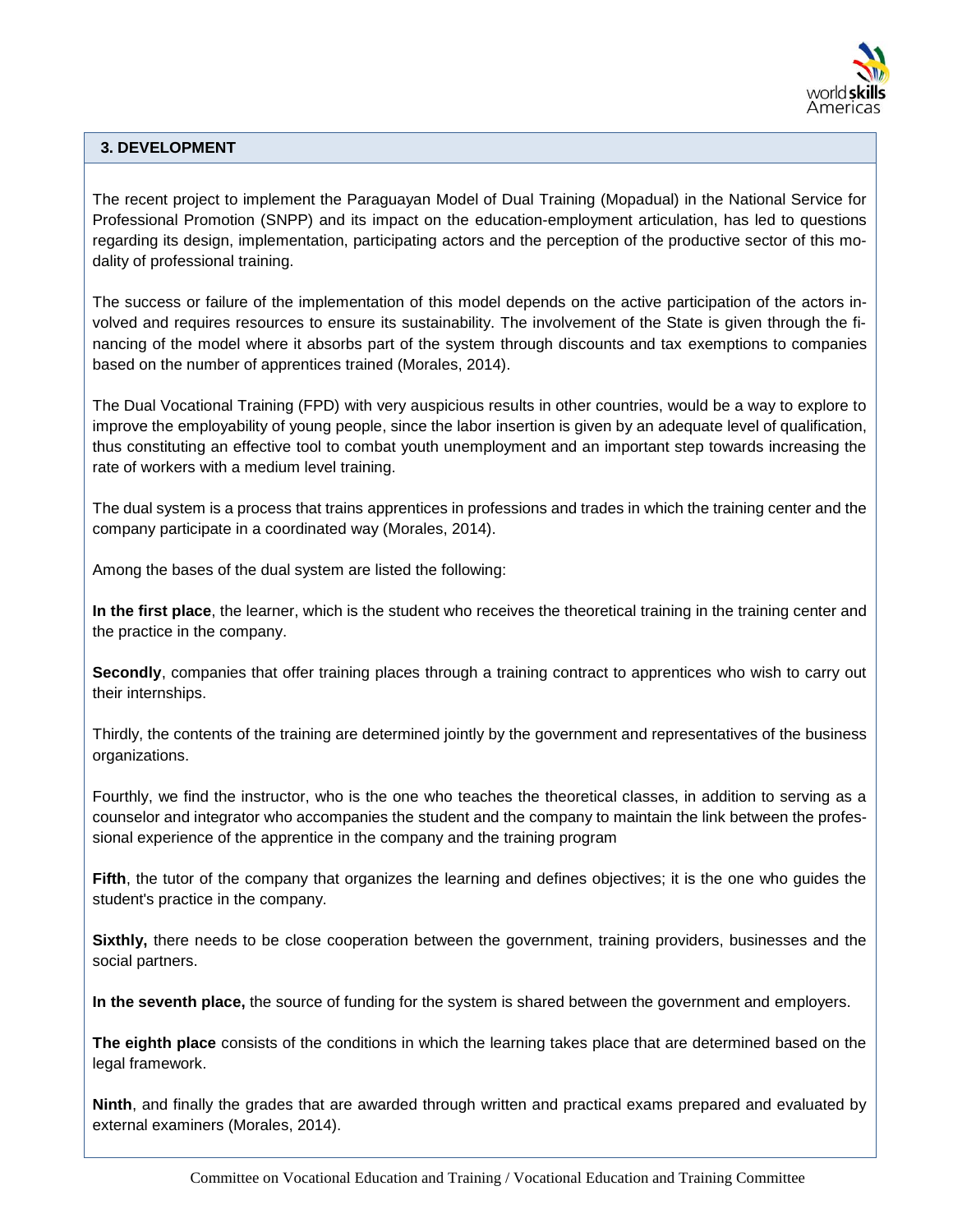

# **The basic structure of the MoPaDual program in the SNPP ("Regulations for State Agencies and Entities", 2018) is described below.**

- The Courses of Dual Vocational Training (FPD), have a duration of 2 to 3 years depending on the occupational profile, and they are carried out alternately both at the headquarters of the SNPP, as well as at that of the Organizations or Entities of the Estado (OEE) contracting or the company of the sector.
- The theoretical classes are developed in the SNPP, 1 or 2 times a week or in blocks, according to the stipulations of the Curricular Design in all specialties, totaling a percentage of 30% of the training corresponding to the theoretical framework. They will be governed by the annual calendar of classes of the same.
- The internships are developed in the OEE or companies, according to the stipulations of the Curricular Design in all specialties, totaling a percentage of 70% of the training corresponding to the practical framework. Within it, the OEE or company may develop theoretical classes according to the specific needs of the same, which may not be higher than 20% of the percentage provided for the practical part.
- The complementary practices in the SNPP, are carried out according to the needs detected by the Mo-PaDual Management or by the OEE or company, so the distributed percentage of teaching time foreseen in principle, could vary exceptionally and the duration of the same will be established by the MoPaDual Management.
- The beneficiary apprentice will attend the OEE or company and in parallel will attend the SNPP*,* the days and hours stipulated in the Dual Vocational Training Contract.
- The beneficiary apprentice will be examined through quarterly evaluations a final exam and / or project.

In the professional profiles for Industrial Mechanic and Industrial Electrician with two-year dual training courses, the German training professions of Industrial Mechanic and Electronic Technician for Industrial Engineering served as a reference, which were presented and discussed in the workshops. (Correa et al. 2019)

Within the working group of the metallurgical sector it was possible to draw up above all a plan for the first year of training which, in the meantime, was completed with a project for the second year.

The Dual Plan formulates the essential contents of the professional profile, the requirements common to training in the training center (SNPP and in the company. It contains for both places of learning the learning objectives, methodical-didactic references, a column to define tools and materials, as well as another column with indications for the evaluation. To the requirements in terms of content of each element of the professional profile are put before the general learning objectives that characterize the profile of the profession.

These learning objectives always reproduce only a part of the capacity for professional action and should be described both action-oriented and competence-oriented. This concept could be realized until now in a rudimentary way. (Correa et al. 2019)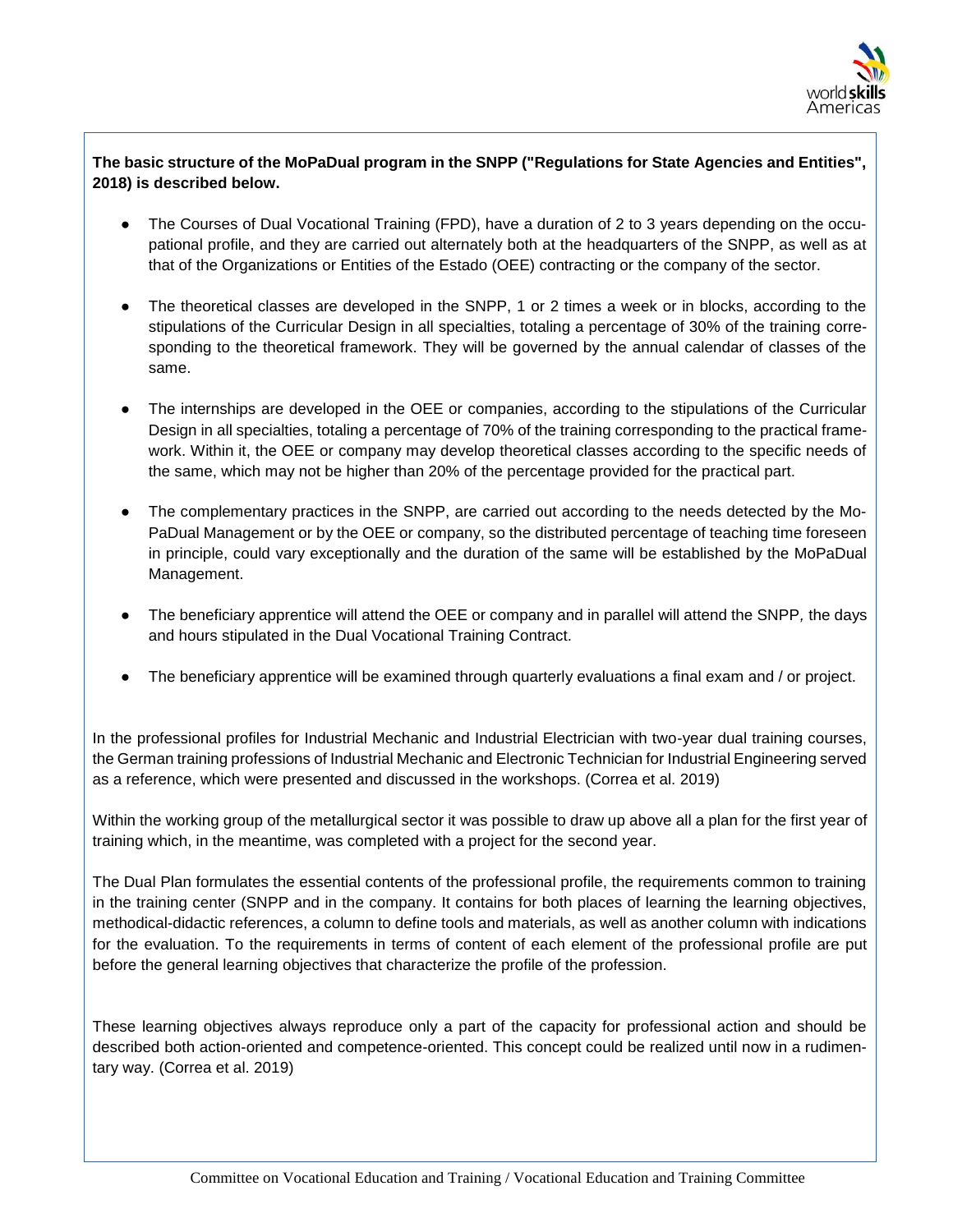

Both the improvement of the plans and their implementation, which have been taking place since March 2018 in a pilot phase, are a great challenge for all participants. The contents of the training center (SNPP) are structured, until now, rather in a systematic-cognitive way and are taught in a sequential-modular way.

There is virtually no teaching in the form of interdisciplinary projects. Companies also continue to focus heavily on this model. At first it was not clear to them that they should not apply the dual plan one by one and that they can distance themselves from a sequential-modular transmission to develop interdisciplinary work and learning tasks that better respond to their real requirements and processes.

Work on the curriculum projects shows that some specific requirements of companies cannot be met under a uniform profile (e.g. for the metallurgical profile, the foundry technology sector; for the electrical profile, the high voltage sectors, as well as for cooling and air conditioning technology).

So far, the application of training in companies shows in all participants a great commitment and a great willingness to invest time and manpower for training. The integration of apprentices into business practice varies widely between companies.

The margin here ranges from a great distance to practice at the beginning of the training, due to a preponderance of introductory courses guided by theory, to very good work and project scenarios in which apprentices are included from the beginning.

For the preparation of the curriculum, the following points are considered;

- Professional profiles are identified with the productive sector.
- These profiles are validated in sectoral tables.
- The design of the curricular plan is elaborated based on the profile validated by the sector.

In the MoPaDual program, professional profiles were identified and elaborated in conjunction with the productive sector, based on the analysis of existing needs in the metallurgical, electrical and road construction sectors. While in the metallurgical sector already in 2016, an extensive study of the sector had been carried out.

For the metallurgical and electrical sectors, two training profiles were worked on from September 2017 in various workshops together with companies, training staff and instructors, as well as with other experts from the participating organizations.

In the metallurgical sector, representatives of six companies participated mainly, and representatives of two large companies, including the state-owned energy supply company, participated in the electricity working group.

The companies were represented by managers, officials with managerial positions, as well as tutors appointed by their companies who, in parallel to their contributions in these workshops, have participated in a training program for SNPP trainers that has been developed and implemented with the help of the CIM Expert integrated in the MoPaDual program in the SNPP.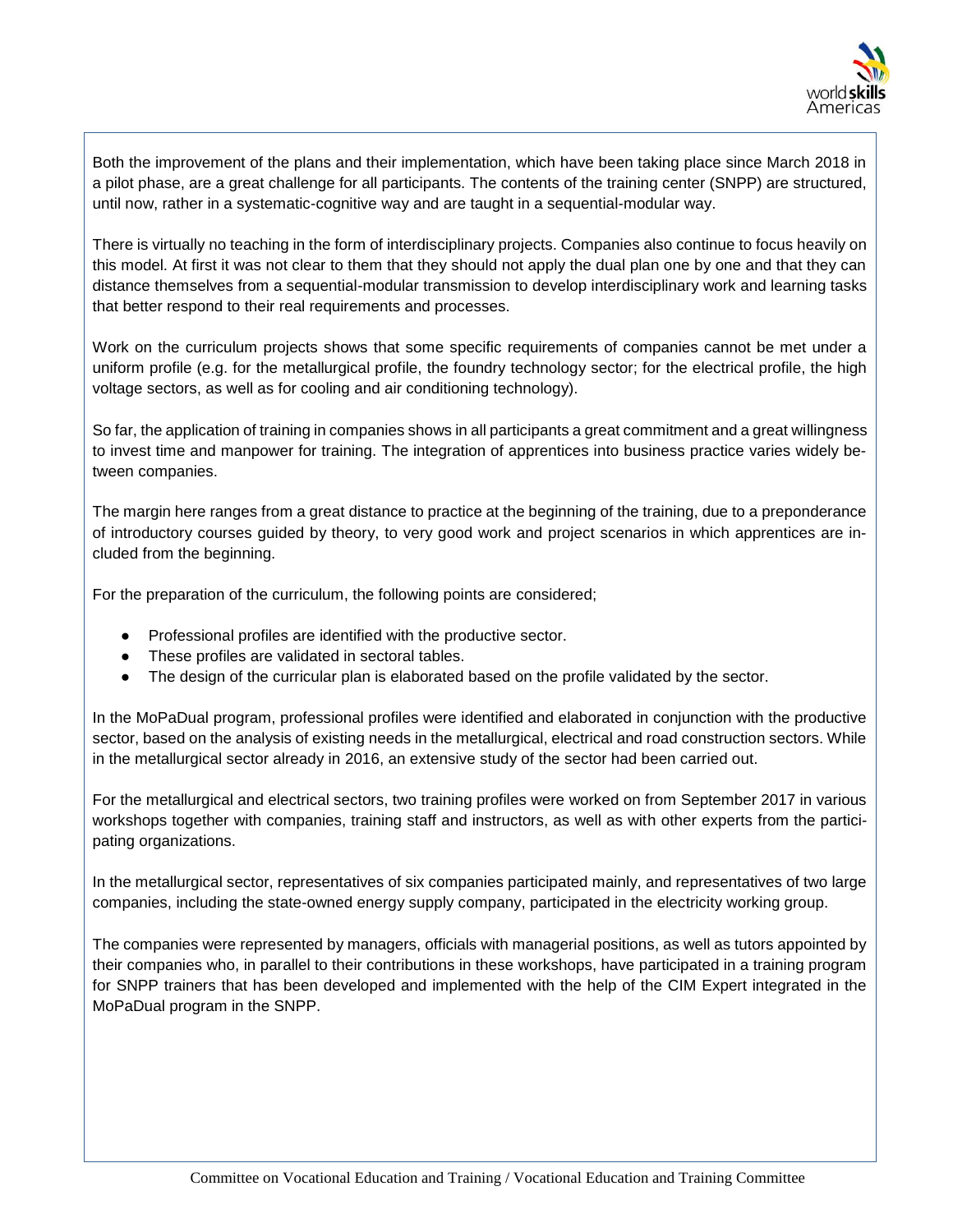

## **Entry requirements to the MoPaDual Program ("Regulations for OEE** State Agencies and Entities**", 2018).**

There is a legal link between the loan and the companies or OEE, through a paid apprenticeship contract. The program is governed by a MoPaDual regulation, both for private companies and for OEE. The apprentice obtains, at the end of his training, the Certificate of Profesional Aptitude (CAP), which describes the complete process of the training, issued by the MTESS-SINAFOCAL-SNPP. (MTESS Resolution, 2018)

#### **Requirements for the apprentice. ("Regulation for State Agencies and Entities" OEE, 2018).**

- Have a Basic School Level Training
- Minimum age 16 (ten and six) years old up to a maximum of 24 years.
- On the other hand, if the apprentice has the Baccalaureate Level Training, the minimum age must be 18 (ten and eight) up to 24 years of age.
- Have completed the baccalaureate in the technical specialty that corresponds to the chosen profession.

### Requirements for the company. **("Regulations for State Agencies and Entities" OEE, 2018)**

The Entry Conditions for Companies and OEE range from signing an agreement between the company or OEE and the Ministry of Labor, Employment and Social Security (MTESS) / National System of Training and Labor Training (SINAFOCAL) / National Service for Professional Promotion (SNPP), select apprentices, have the necessary infrastructure for the development of apprenticeship training, according to the branch of the business and have one or more staff, according to the number of apprentices to be incorporated, who will be trained as a Tutor ("MoPaDual Regulation", 2018).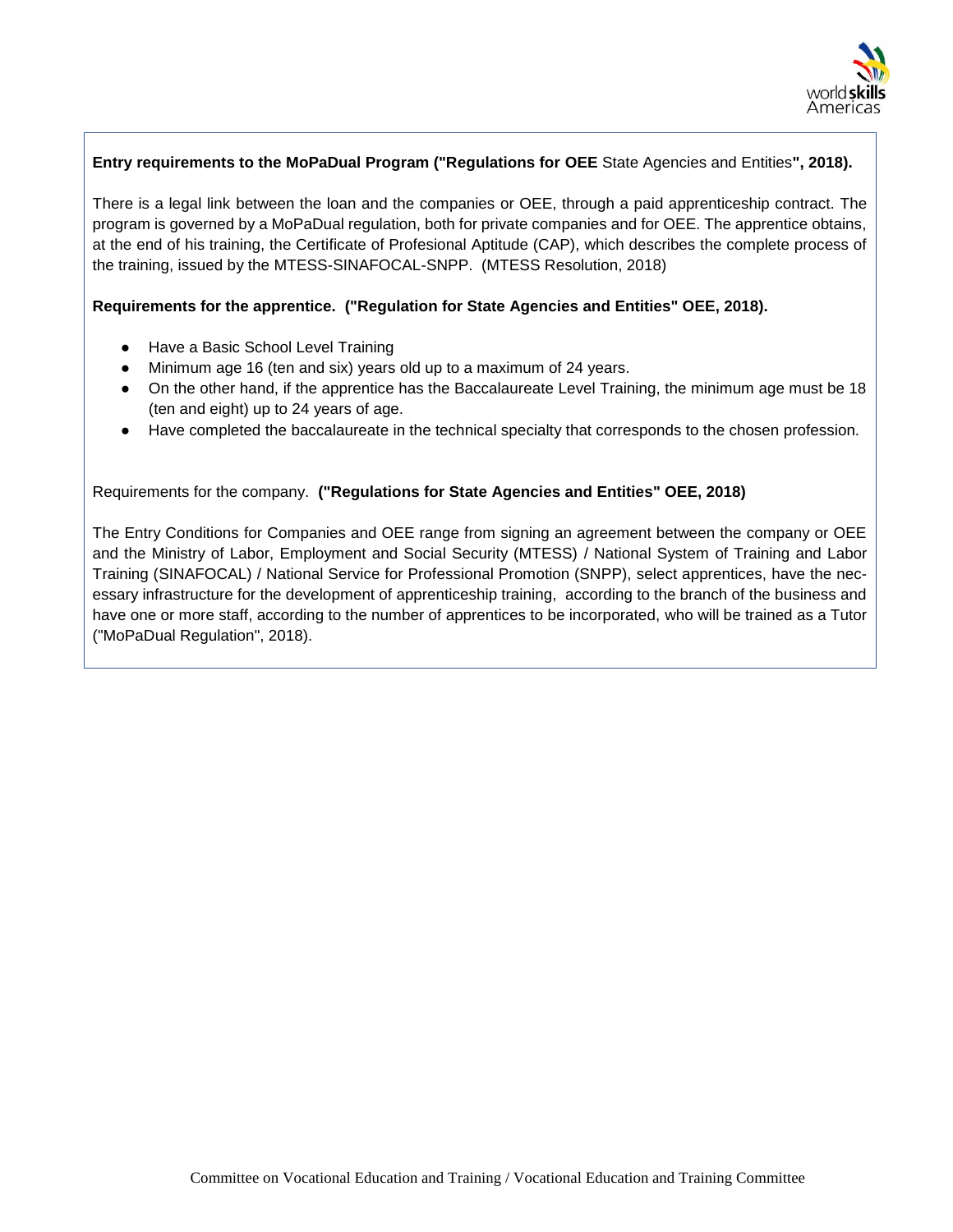

### **4. CONCLUSIONS**

### **Assessment made by employers on the curricular plan of the specialty of Industrial Mechanics of the MoPaDual program and its adaptation to the demands of the labor market.**

In general, employers value in a very satisfactory way the curricular plan of the specialty of Industrial Mechanics of the MoPaDual program, as well as its adaptation to the demands of the labor market. However, some actors recommended adjustments so that the experience can be more satisfactory in the training companies, they made it clear that they would recommend the system since it is an interesting project because specific technicians are trained and, at the same time, the companies fulfill their role with the educational society and social responsibility.

It is also relevant to highlight the scope that can be achieved among young people who are not part of the system with the experience of apprentices since the system even helps the revaluation of technical work by young people.

It can also be said that there is a positive perception on the part of the main actors of the program about the training given by the instructors, which we can see on the one hand by the employers and tutors who said that the apprentices receive adequate training and this is possible to corroborate when comparing the performance of these with the interns who are not part of the program. Similarly, some believe that the program should be updated at some points or make some small changes to make it work better in their companies.

On the other hand, this positive perception is also shared by the trainees since they emphasize that their participation in the program improved their initial expectations achieving significant changes in their attitudes towards work and their future. In addition, it is highlighted that these experiences lead to the conclusion that the program positively influences employability, generating at the same time a relevant impact, not only in the development of skills, but in the knowledge that goes beyond a professional training as a result of the dynamics that arise between the instructor and the company that creates new forms of learning in them.

It is concluded that the level of employability of the apprentices who complete the training in the Specialty Industrial Mechanics is high, since according to the results all the apprentices who complete the program receive a job offer from the company where they were trained, some do not accept the offer because they change the course of their career, others for personal reasons such as distance from the company and their home, or because they want to continue their university studies

However, beyond the effects that the model has at the individual and business level among its participating actors, the articulation generated between education and employment can have better effects if there is a consolidation of this link that allows its continuity, an extension to a greater number of training centers and companies, and greater recognition and validity at the national level.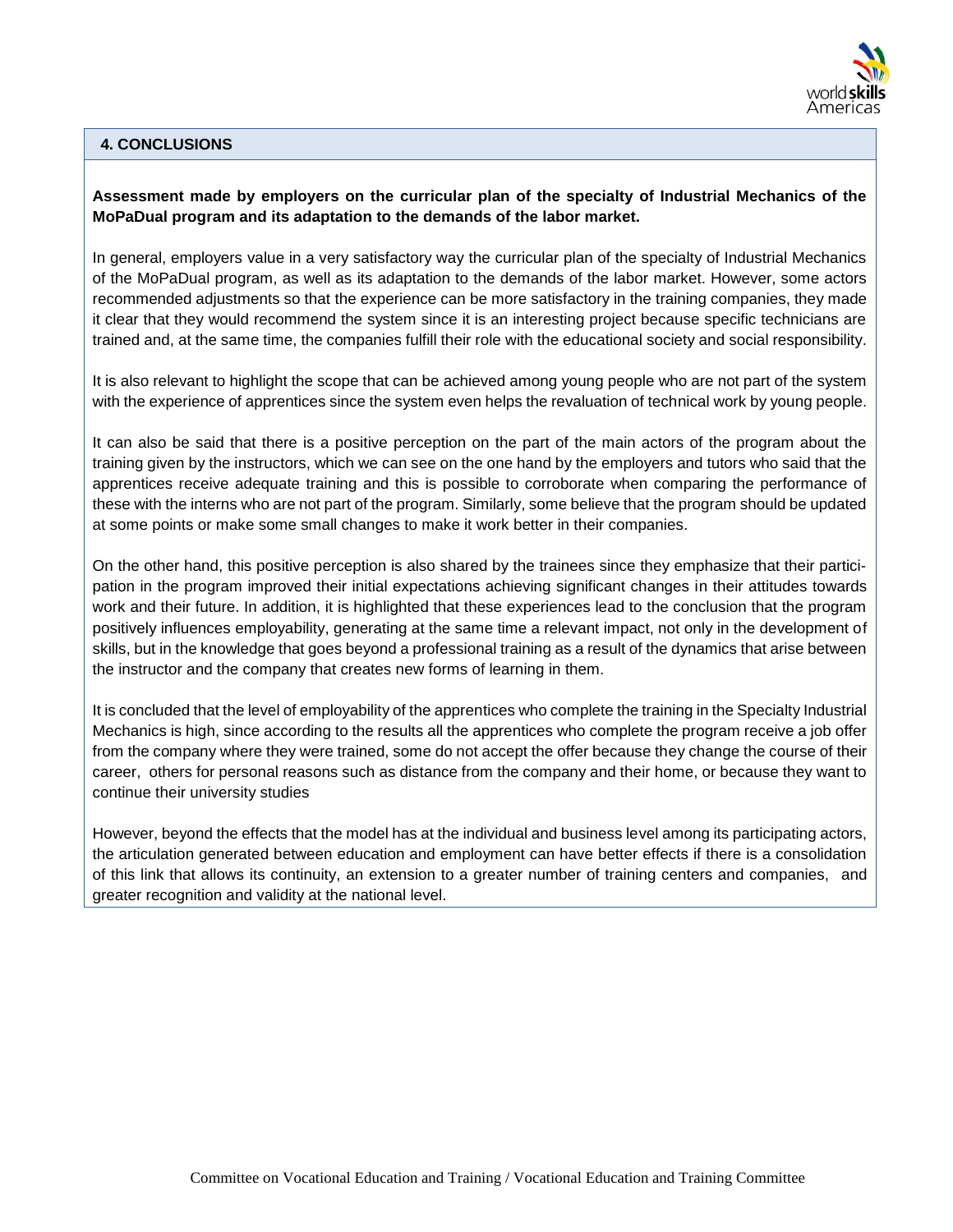

**5. BIBLIOGRAPHY**

Inter-American Development Bank, (IDB, 2011) The IDB and technology to improve learning: How to promote effective programs?

Correa, C; Klede, M and Schewarz, H, (2019). Introduction of dual elements in vocational training in Paraguay.

 General Directorate of Statistics, Surveys and Censuses (2018). Permanent Household Survey. Fernando de la Mora, Paraguay.

Ministry of Education and Sciences, Organization of Ibero-American States & Together for Education (2013). Proposals for the Educational Agenda. Asunción, Paraguay.

Morales Ramirez, M. (2014). Dual Learning System: A response to the employability of young people? Latin American Journal of Social Law (19), 87-110

RESOLUTION MTESS No. 199/2018, By which the MoPaDual Regulation is approved.

World Economic Forum (2016), The Global Competitiveness Report